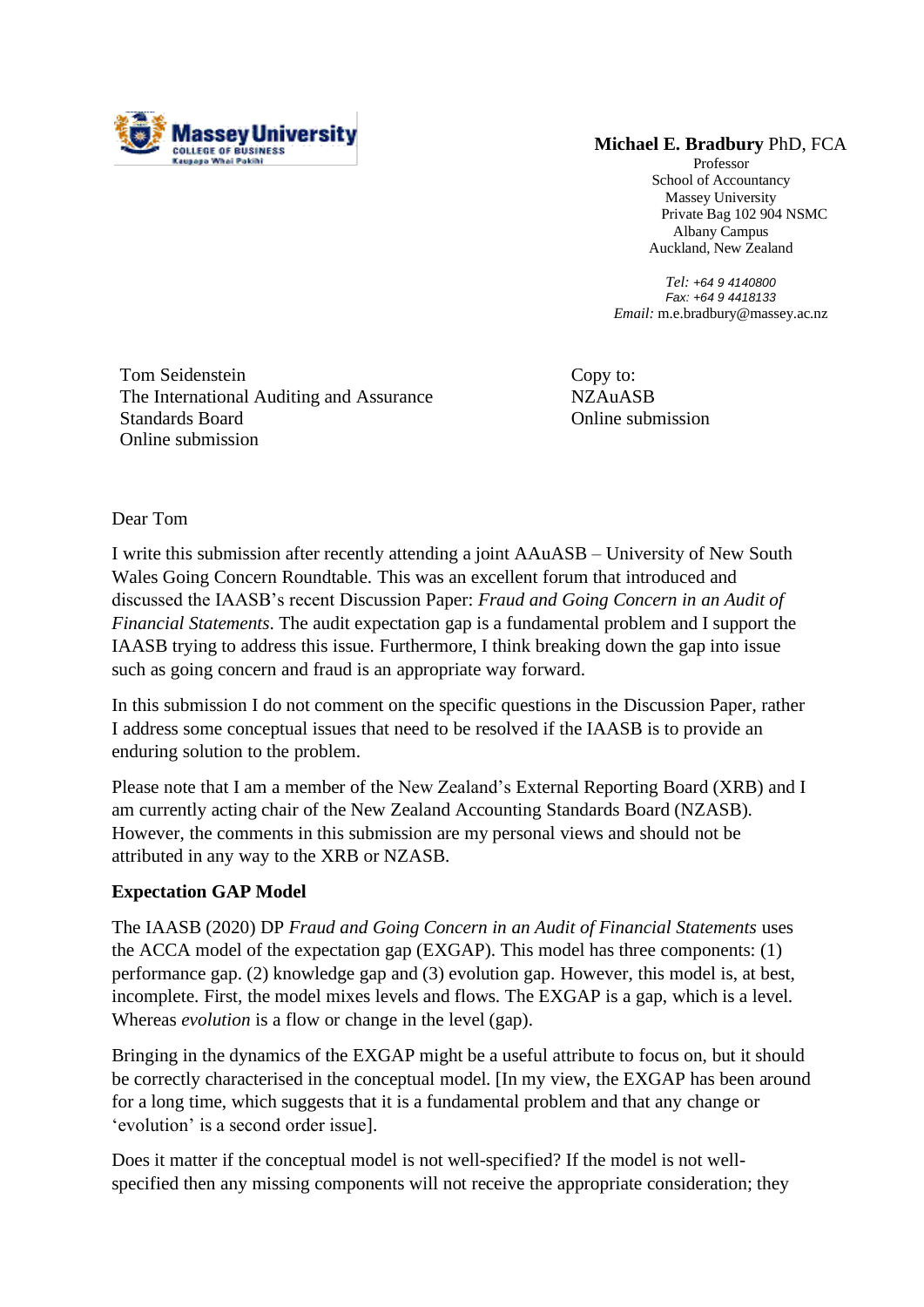may be overlooked or ignored. For example, one bullet point the DP mentions unreasonable expectations. However, this is not a specific feature of the EXGAP model in the DP.

A more reasonable portrayal of the EXGAP is:

| <b>Expectation GAP</b>              |                         |                    |
|-------------------------------------|-------------------------|--------------------|
| <b>Solution</b> "User" Expectation" |                         | Audit              |
|                                     |                         |                    |
| Unreasonableness<br>Gap             | <b>Standards</b><br>Gap | Performance<br>Gap |

I am not arguing that this ought to be the conceptual model that is adopted. However, it is more sensible, as the components add up to 100% and it does not confuse levels and flows. My recommendation is that that the IAASB develops and agrees upon a conceptual model before it turns to a solution.

It is also worth trying to estimate the importance of each component in order to allocate the effort to solving the issue. Although missing from the model in the DP, unreasonable expectations may be the single major component of the model. Included in unreasonable expectations are those situations where the expectation gap is used as an argument for litigation against auditors in going concern cases. Without specific recognition of this component, auditors are considered 'insurers' in addition to assurers.

The notion of "public" is a fundamental part of any EXGAP model, as it 'anchors one side of the goalpost'. Before any notion of the EXGAP can be measured, assessed or remedied, there needs to be a clear view on what "public" means. Does it include mom and pop investors, or should it be limited to financial intermediaries? Would "audit report user" be a better term?

The notion of "public" is also important when assessing evidence. For example, there have been several extensive surveys of the EXGAP. However, unless this evidence reflects the views of the appropriate population, the information is not relevant, and if relied on may potentially result in poor decisions and may even exacerbate the audit expectation gap problem.

A reasonable starting point to consider this issue is the IASB's Conceptual Framework which refers to "potential investors, lenders and other creditors" (CF.OB2). as the users of general purpose financial reports. Furthermore, the Framework considers that financial reports "…are prepared for user who have reasonable knowledge of business and economic activities and who review and analyse the information diligently" (CF,Q32). Why would the audit report be applicable to a wider range of users that intended by the preparers?

## **Is audit part of an eco-system?**

Another concept employed in the IAASB (2020) DP is the use of the term *ecosystem*. In this case the concept is a *symbolic* representation rather than an explicit model. My main objection to the use of this term is that in a previous IAASB document ((IAASB 2014, *A Framework for Audit Quality*) the environment in which the audit takes place is portrayed as the financial reporting supply chain.